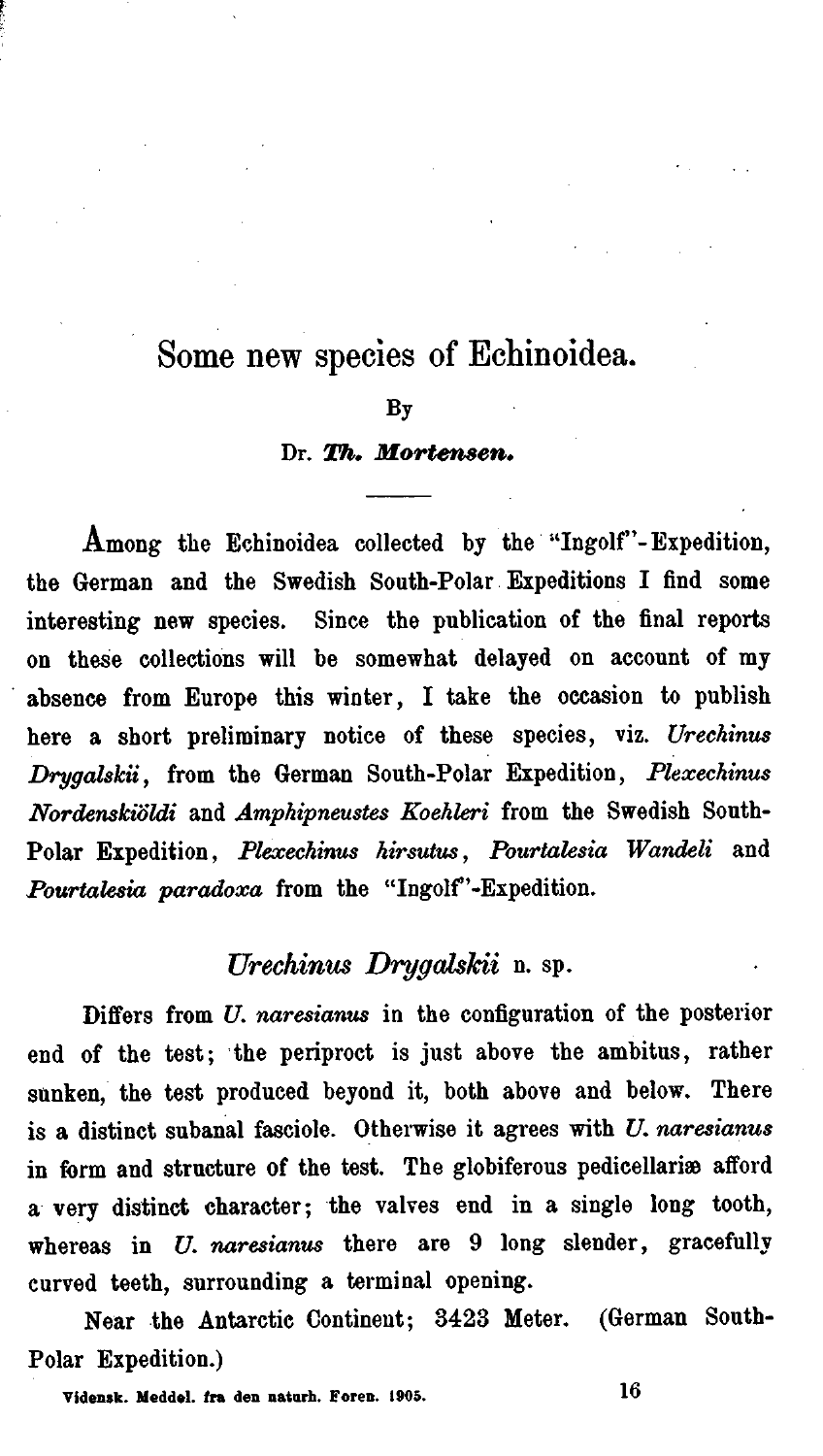## *Plexechinus hirsutus* n. sp.

Closely related to the Pacific species, P. *cinctus* A. Ag., from which it is, however, easily distinguished by the shape of the test, the actinal keel being much larger and the anal snout much less prominent than in that species. The labrum is, generally, not separated from the second plate of the posterior interradium. Otherwise it agrees with P. *cinctus* in the structure of the test. Spines slender, very numerous.

Northern Atlantic; Denmark Strait. c. **450-1300** fathoms. ("Ingolf"-Expedition.)

# *Plexechinus Nordenskiöldi* n sp.

Differs considerably from the two other species in several respects. The labrum is not separated from the second plate of the posterior interambulacrum. Four genital pores; all four genital plates distinct. Shape of the test as in P. *cinctus.* Only few, stout spines.

Lat. **53O** 34' S. Long. **43O 23'** W. (Shag Rocks Bank) **160** Meter. (Swedish South-Polar Expedition.)

# *Pourlalesia Wandeli n.* sp.

This is a large species like P. Jeffreysi, from which it is easily distinguished by the shape of the test; it is somewhat more elongate and slender than in that species, and slopes gently towards the posterior end, not produced over the periproct. An abactinal keel may be slightly developed in younger specimens, in larger specimens there is almost no trace of such a keel. The structure of the test otherwise as in P. Jefreysi. The primary abactinal spines of the antero-lateral ambulacra very long, Curved and bent backwards over the test, reaching almost to the posterior end of it; they are rather coarsely thorny. Also the pedicellariæ show some minor differences from those of  $P.$  Jeffreysi.

Northern Atlantic; Davis Strait. 845-1715 fathoms. ("Ingolf"-Expedition.)